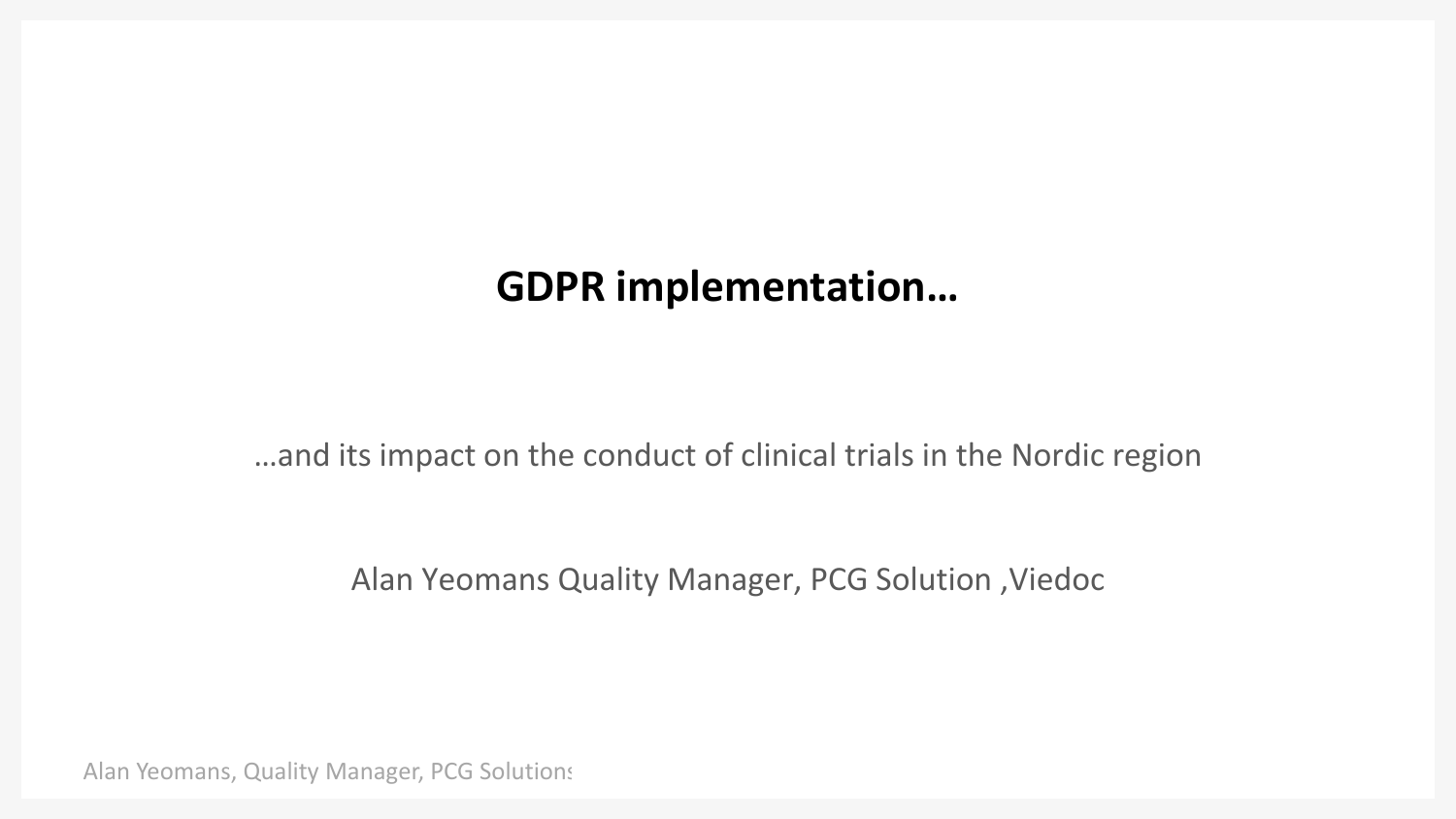### **Presentation Agenda**

- Important GDPR concepts
- Applicable regulations
- Data controller / Data Processor
- CTR ICF vs GDPR consent
- Legal basis for data processing
- Subjects' rights
- Pseudonymisation
- Accountability
- Data transfers
- Code of Conduct

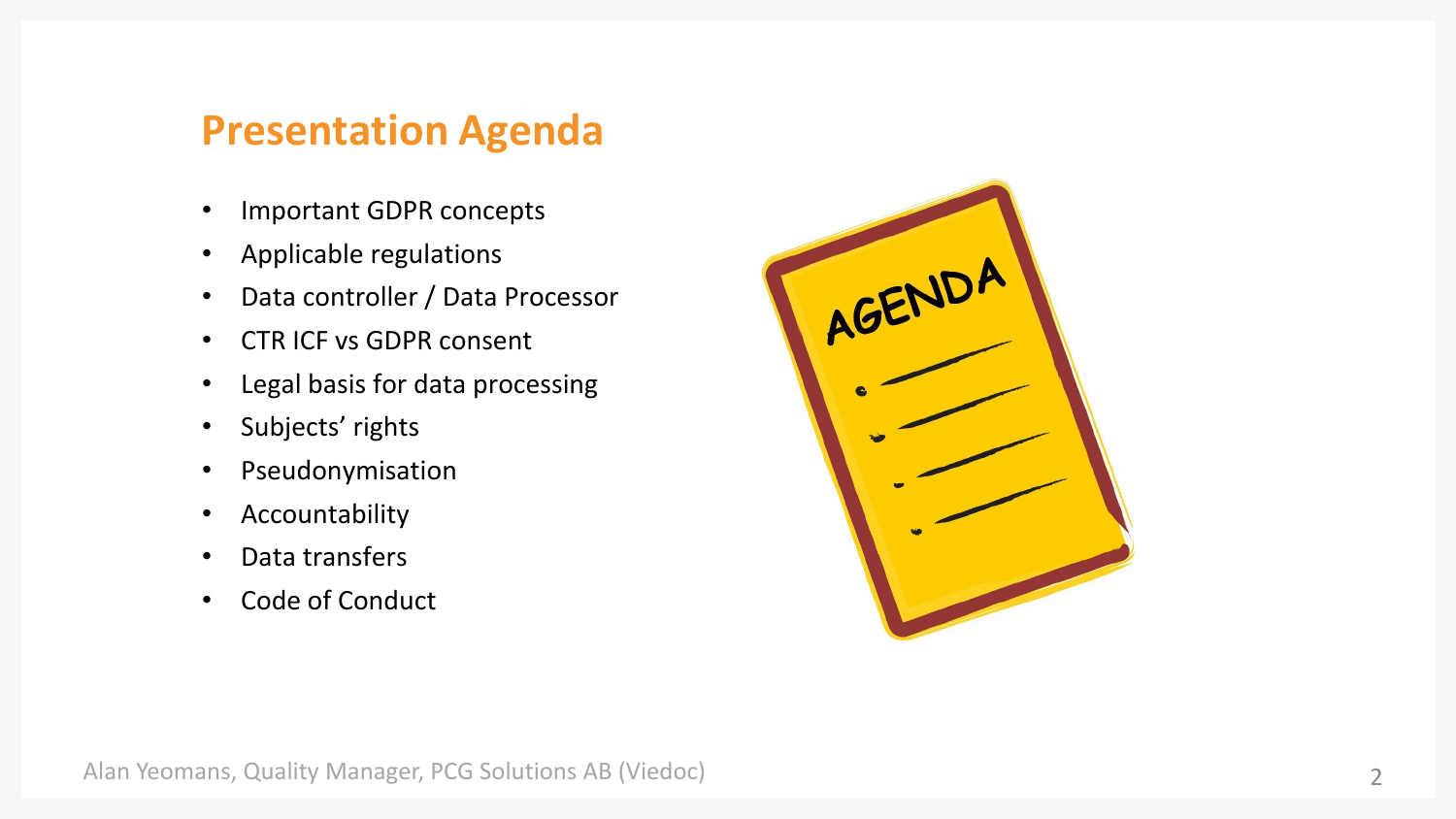### **Reminder… What is personal data?**

#### **GDPR art. 1 §1:**

'personal data' means any information relating to an identified or identifiable natural person ('data subject'); an identifiable **natural person** is one who can be identified, **directly or indirectly**, in particular by reference to an identifier such as a name, an identification number, location data, an online identifier or to one or more factors specific to the physical, physiological, genetic, mental, economic, cultural or social identity of that natural person

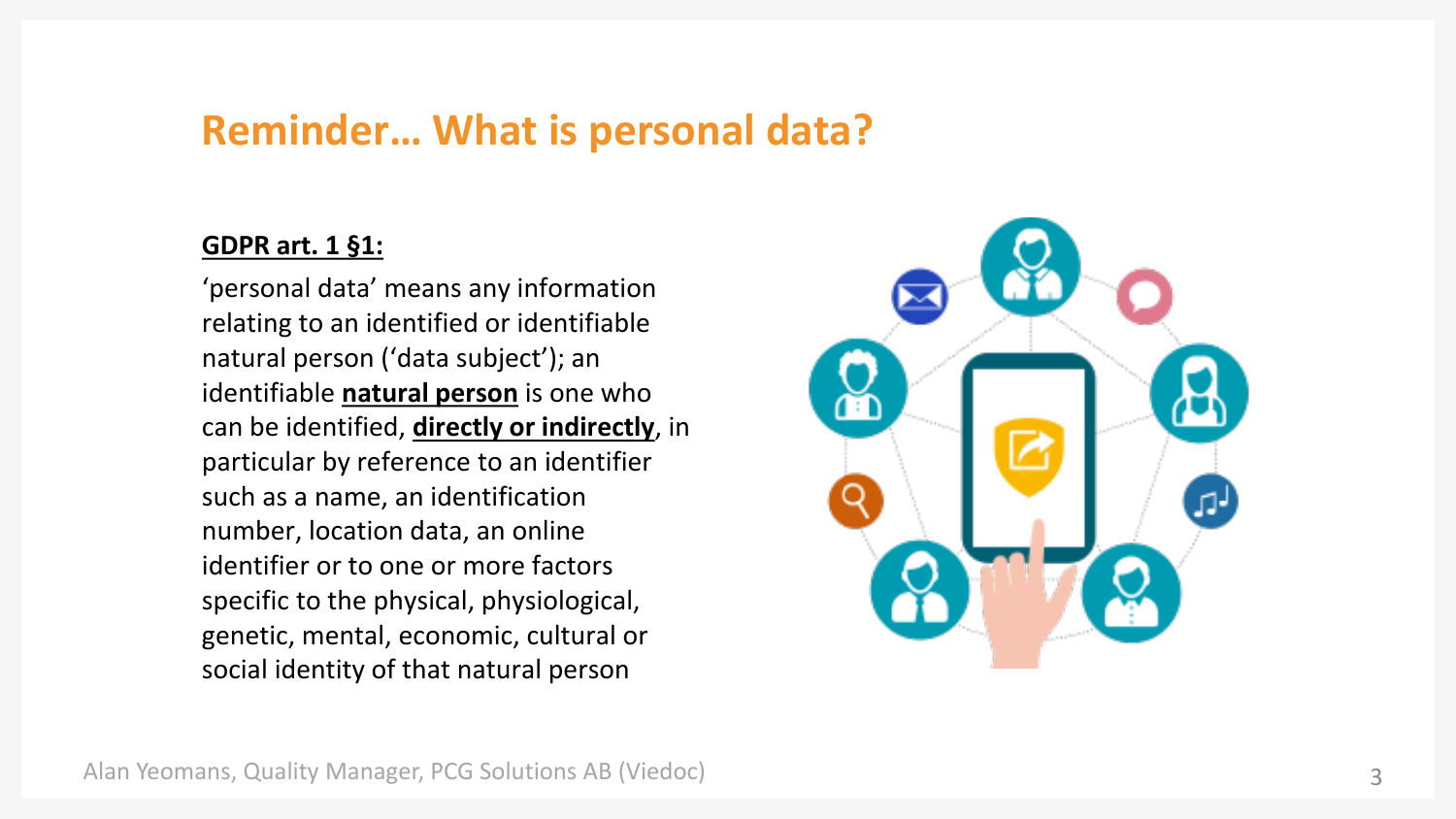# **Applicable regulations**

- GDPR EU Regulation 2016/679, applicable since 2018-05-25 (2018-07-20 in Norway)
- CTR EU Regulation 2014/536, not yet applicable (2020)
- Opinion 3 European Data Protection Board opinion, dated 2019-01-23
- Recommendation on the protection of health-related data European Council Committee of Ministers CM/Rec(2019)2, dated 2019-03-27
- Question and Answers on the interplay between the Clinical Trials Regulation and the General Data Protection Regulation – EC, Directorate-General for Health and Food Safety, dated 2019-04-10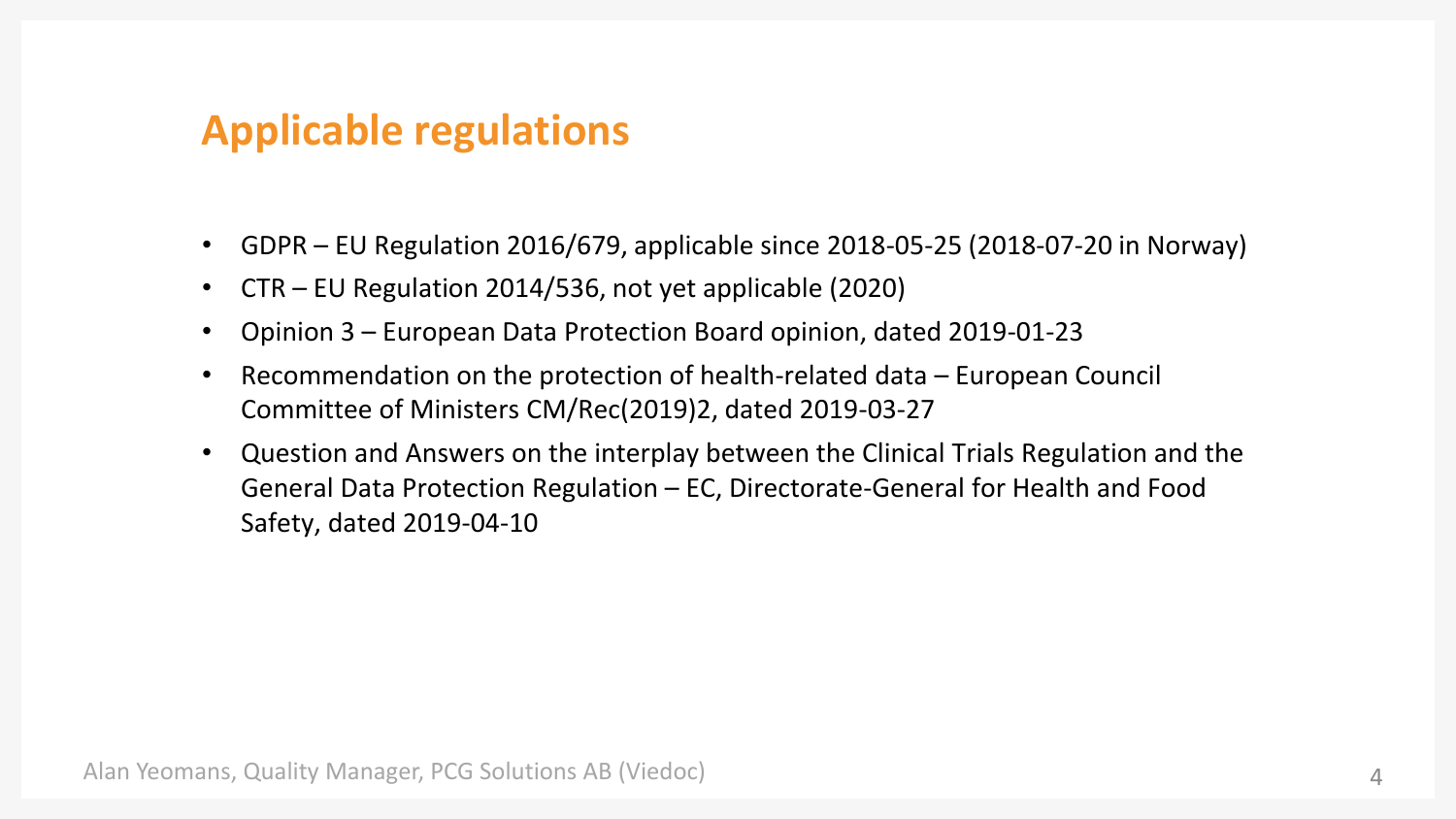### **Data Controller, Data Processor**

- GDPR the data controller is the natural or legal person who defines the purpose and the means of the data processing
- Clinical Research the purpose and means are defined in the study protocol, which GCP defines as the responsibility of the sponsor
- Investigator (site) collects patient data for the purpose of patient care
- Sponsor Data Controller for the clinical trial
- Investigator Data Processor for the clinical trial
- Investigator Data Controller for patient care (in part using the same data)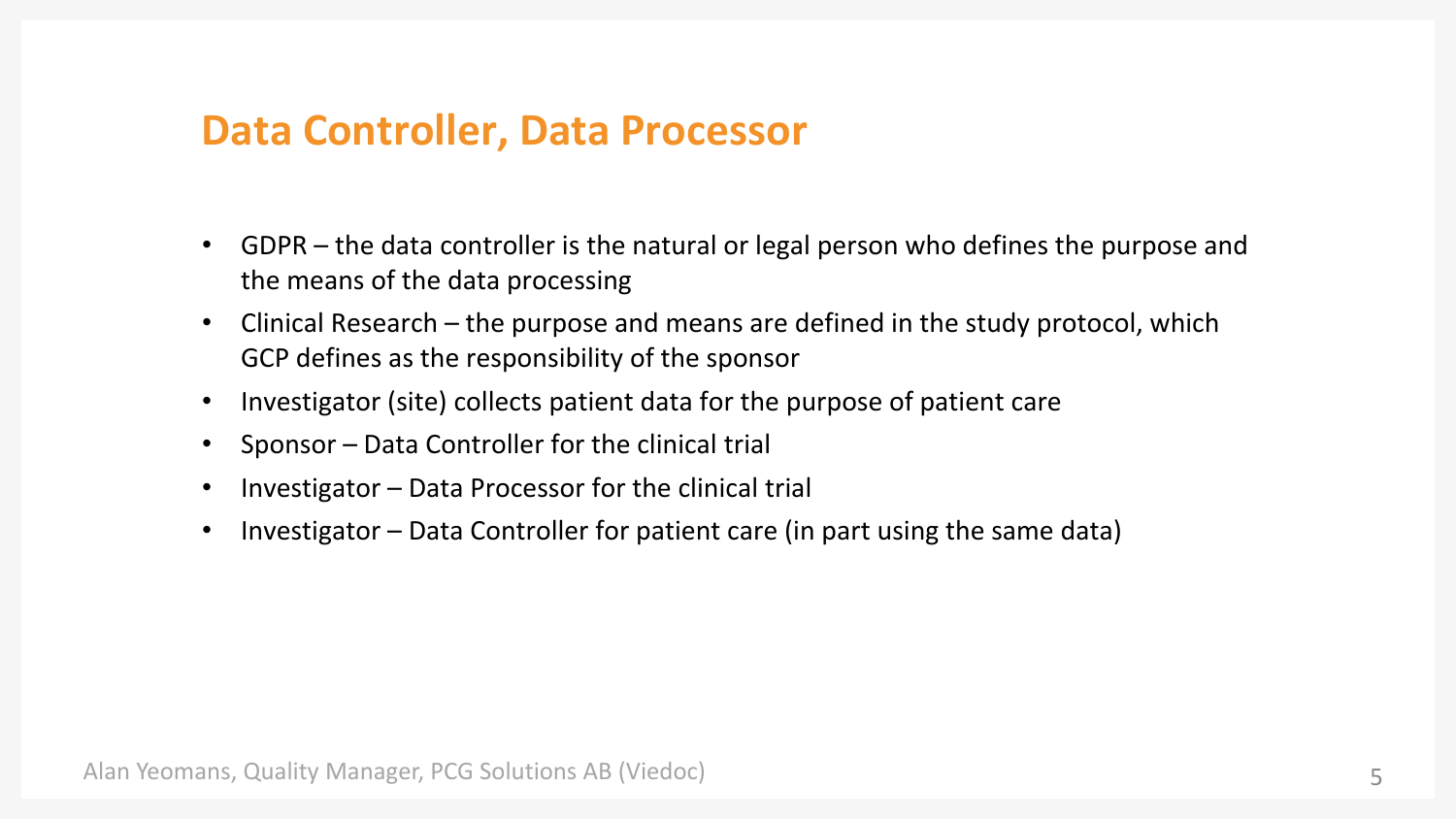### **Possible conflicts?**

- The sponsor does not always define the purpose and means – sometimes delegated to a CRO
- Joint controllers?
- No clear rules
- Should be covered by contracts

1110011001010 010110  $(100011)$ 01100101011 101011000111100110010101 10011001010110011000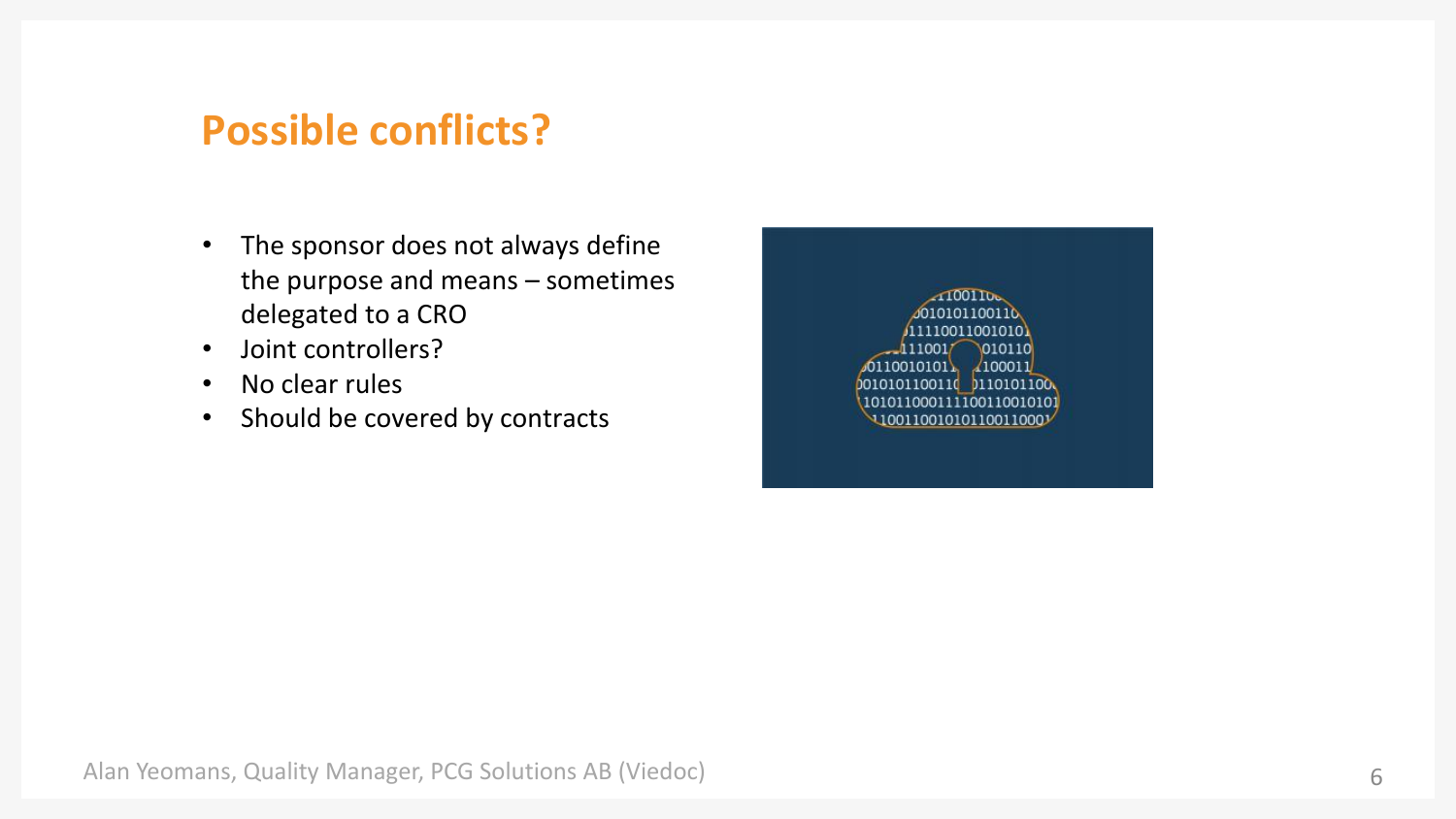# **Informed Consent**

GDPR Consent / CTR Informed Consent

- Data subject provides consent to data processing Can be supplied by authorised caretakers in more cases than GDPR
- Consent gives more legal rights to subject Portability not a legal right in Clinical Trials, access, correction and deletion also restricted
- Withdrawal of consent for data processing stops further processing even of already collected data (exceptions exist) Withdrawal does not affect the legal right to process data already collected
- Must be provided by all users in a clinical trial (including site and sponsor personnel) Consent is typically only formally provided by data subjects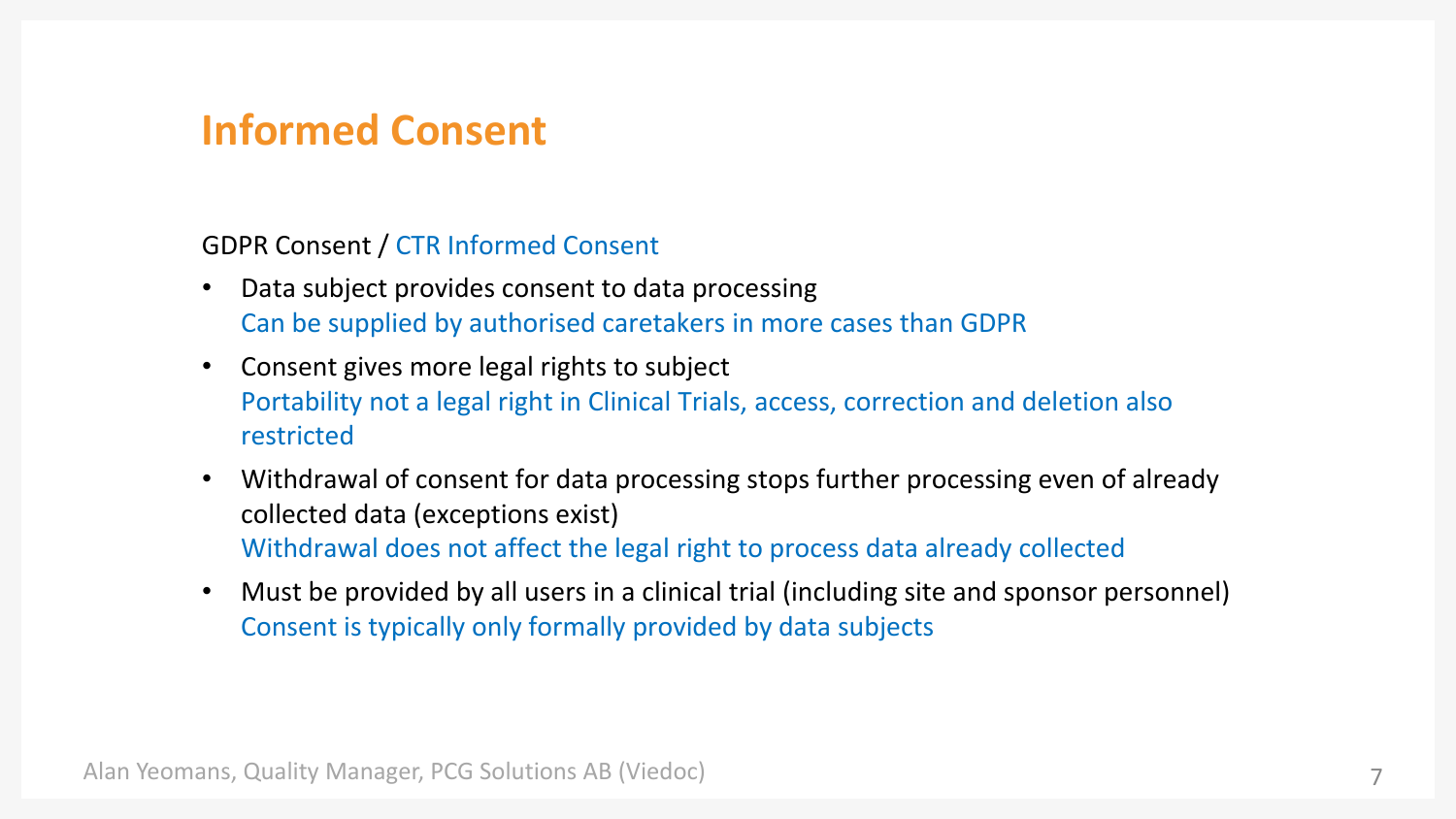# **Legal basis - CTR**

- Gather reliable and robust data
- Report results to the authority
- AE and SAE reporting
- ALCOA+ (Attributable, Legible, Contemporaneous, Original, , Accurate, Complete, Consistent, Enduring, Available)
- investigator must record, process, store and handle data in such a way that it can be accurately reported, interpreted and verified while confidentiality remain protected
- Archive data for at least 25 years
- Allow inspectors access to the data
- GDPR applies to the processing of the data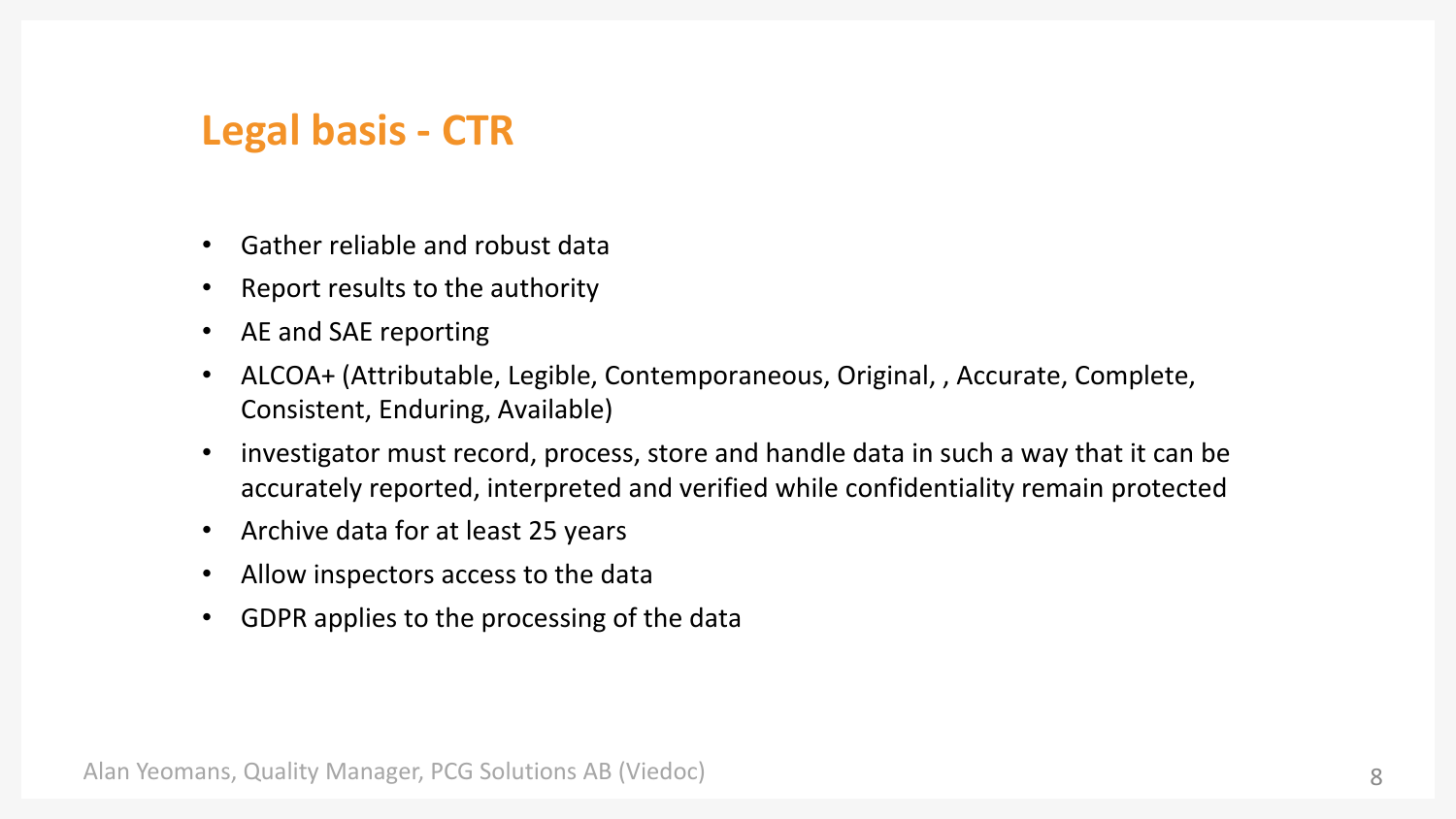### **Conclusions**

Legal basis for processing of personal data in CTR:

- Processing activities related to research **Purpose: build robust and reliable data**
- Processing activities related to safety and reliability **Purpose: ensure patient safety and reliability**

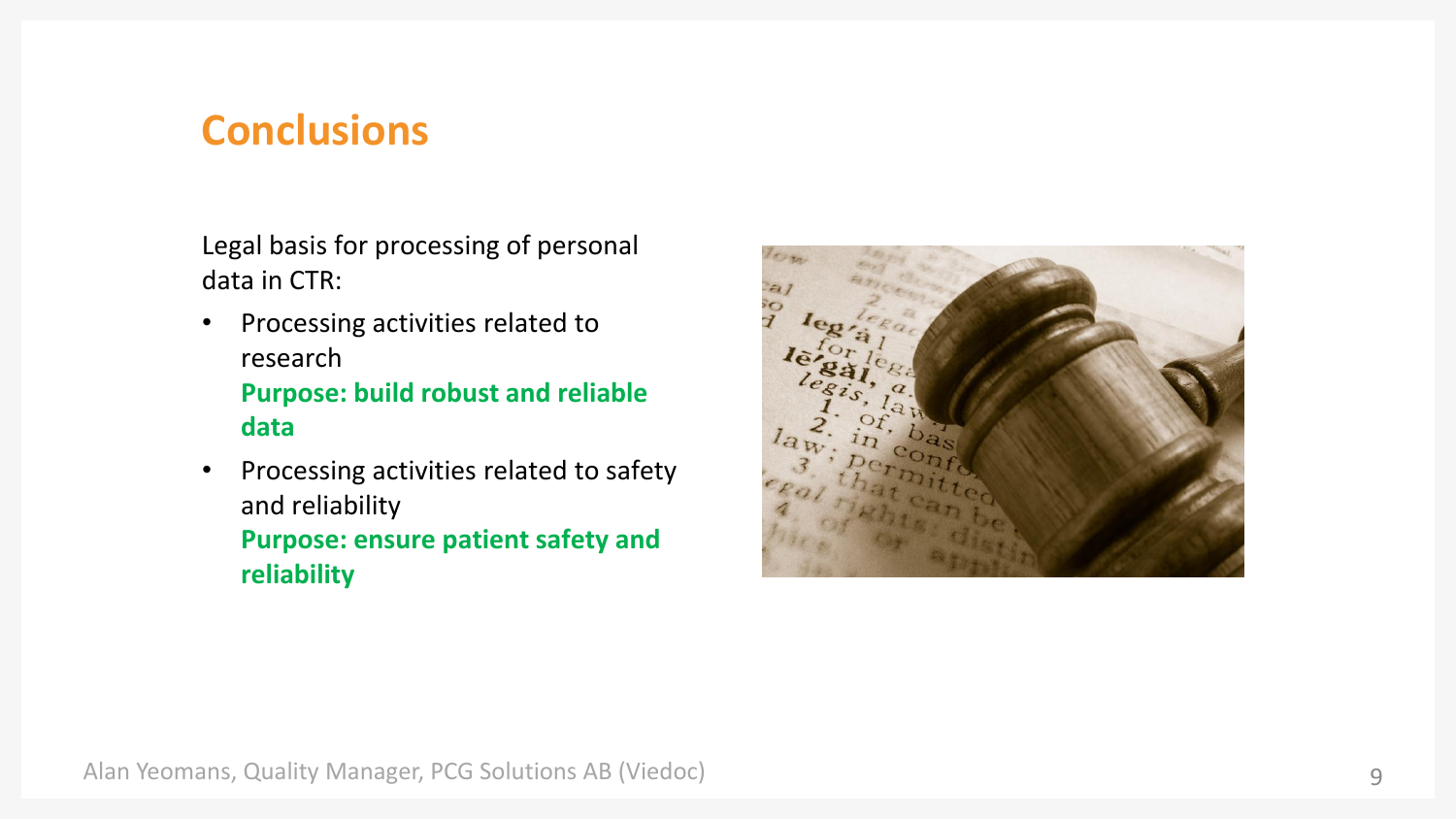# **Legal basis - GDPR**

Meaning of consent in CTR and GDPR differs

- Different processing for different purposes
	- Different legal bases
- GDPR Article 6 provides 6 legal grounds for processing personal data
- GDPR Article 9 forbids the processing of sensitive data (exceptions exist)
	- One legal ground under Article 6 required and one exception under Article 9 required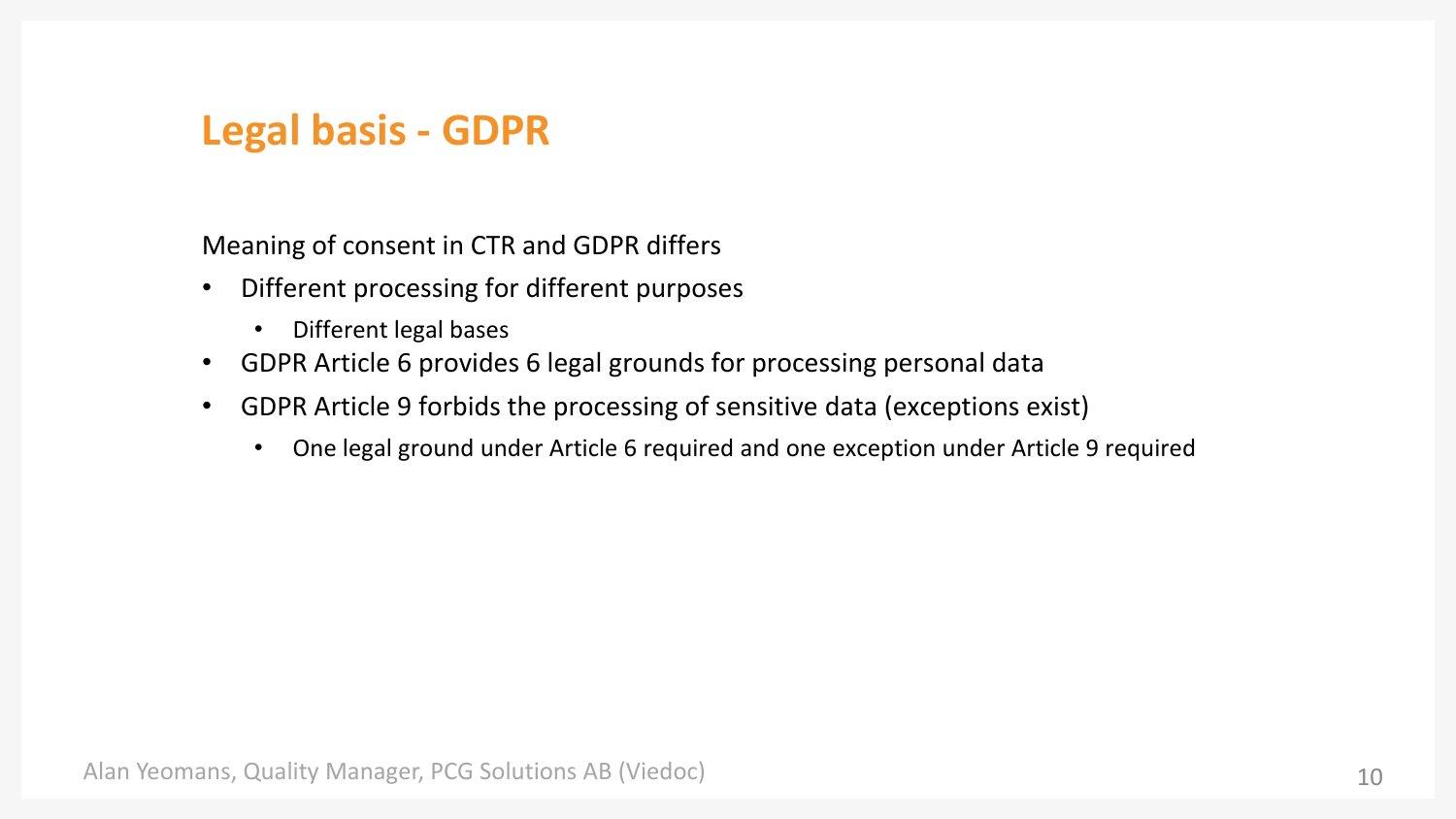### **GDPR legal grounds and exceptions for sensitive data**





Alan Yeomans, Quality Manager, PCG Solutions AB (Viedoc)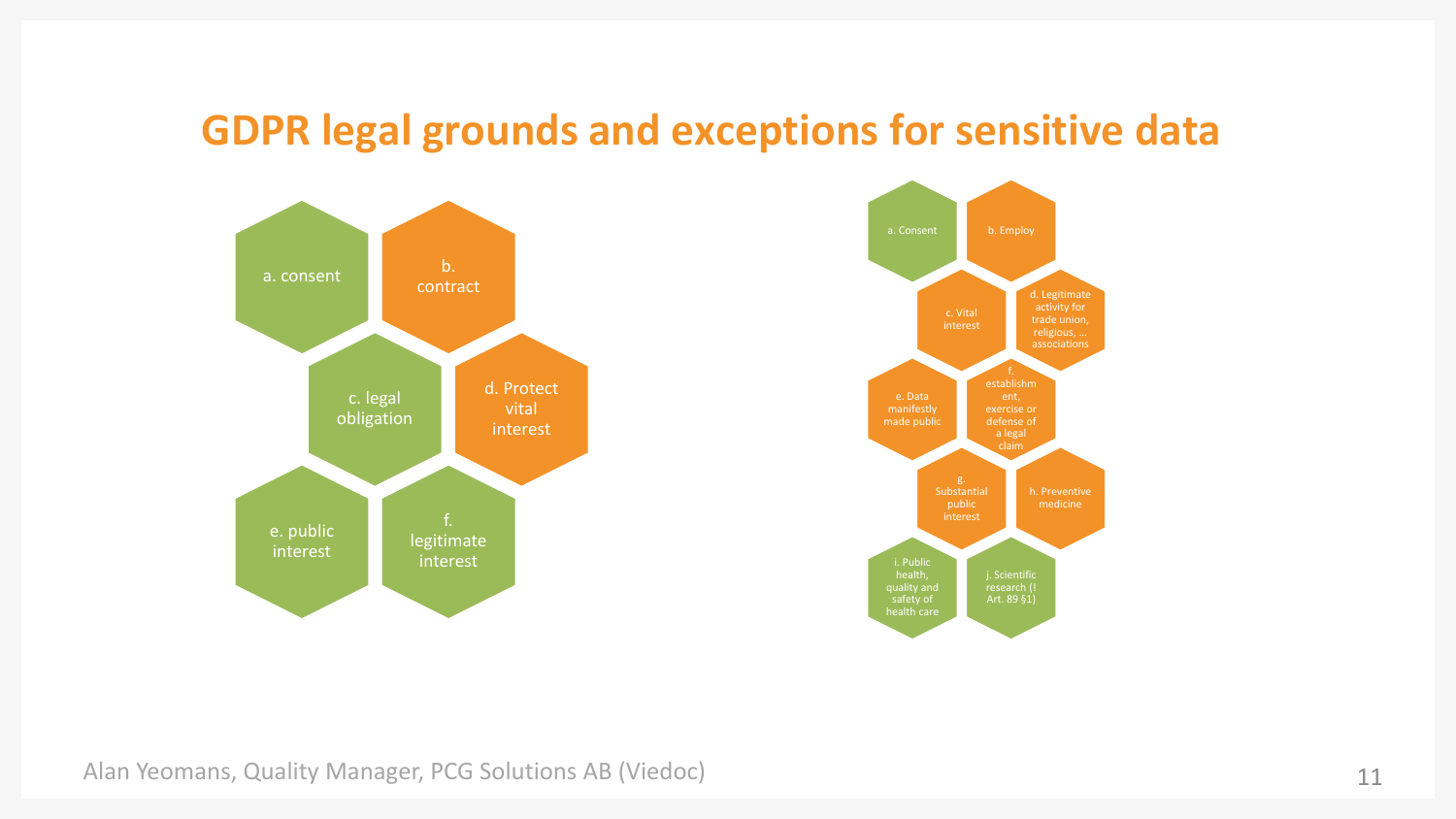# **Applicable Legal Grounds in GDPR (1 of 4)**

#### a. Consent

The data subject has given consent to the processing of his or her personal data for one or more specific purposes

- Must be freely given, explicit, unambiguous
- Must be given for each processing activity that has a different purpose from that covered by the original consent

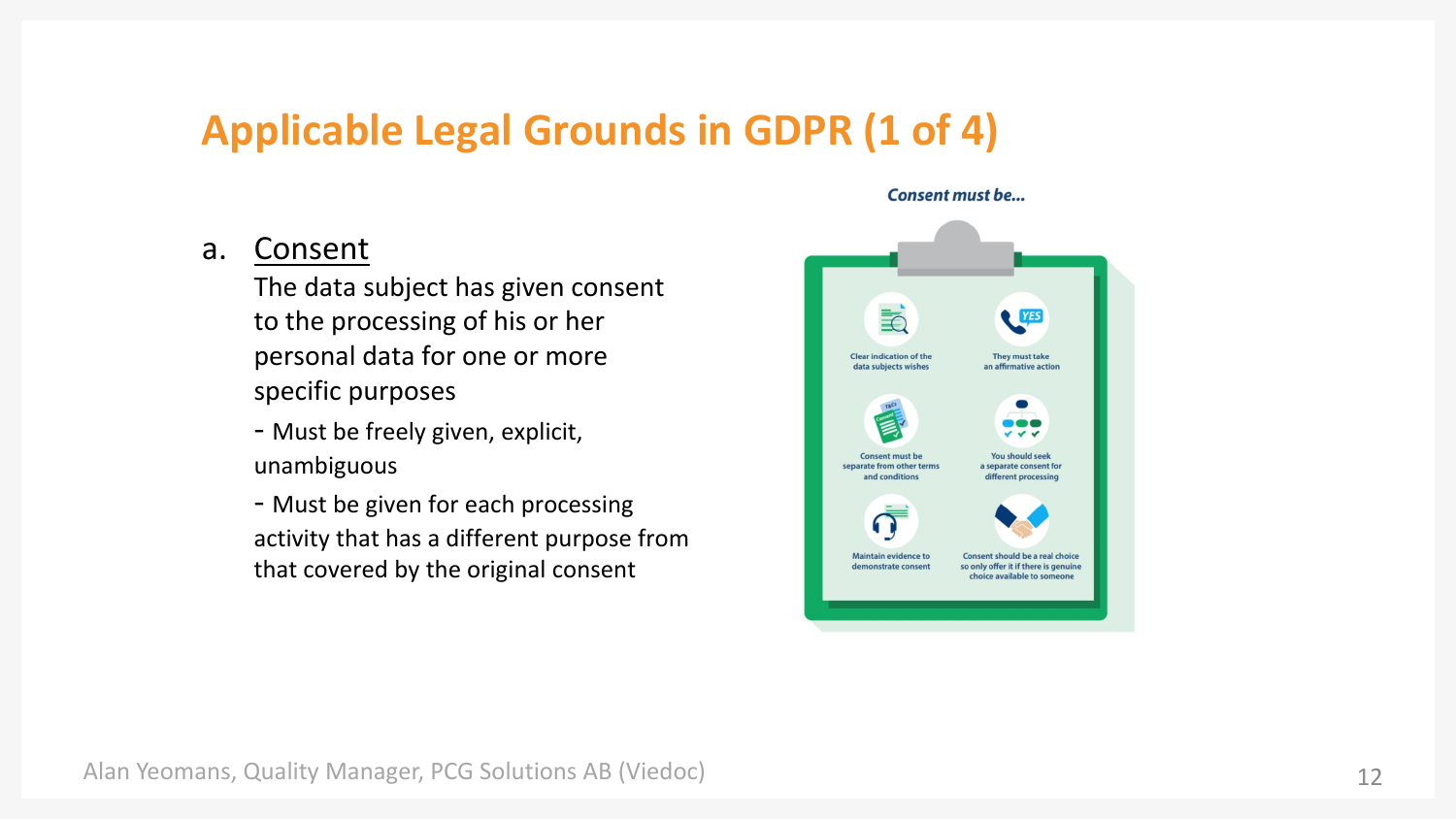# **Applicable Legal Grounds in GDPR (2 of 4)**

### c. Legal Obligation

Processing is necessary for compliance with a legal obligation to which the controller is subject - Should be used for all processing

activities related to safety and reliability:

- Safety reporting to sponsor and authorities
- Reporting of CT results to authorities
- Inspections
- Archiving



Legal **Responsibilities** in Health Care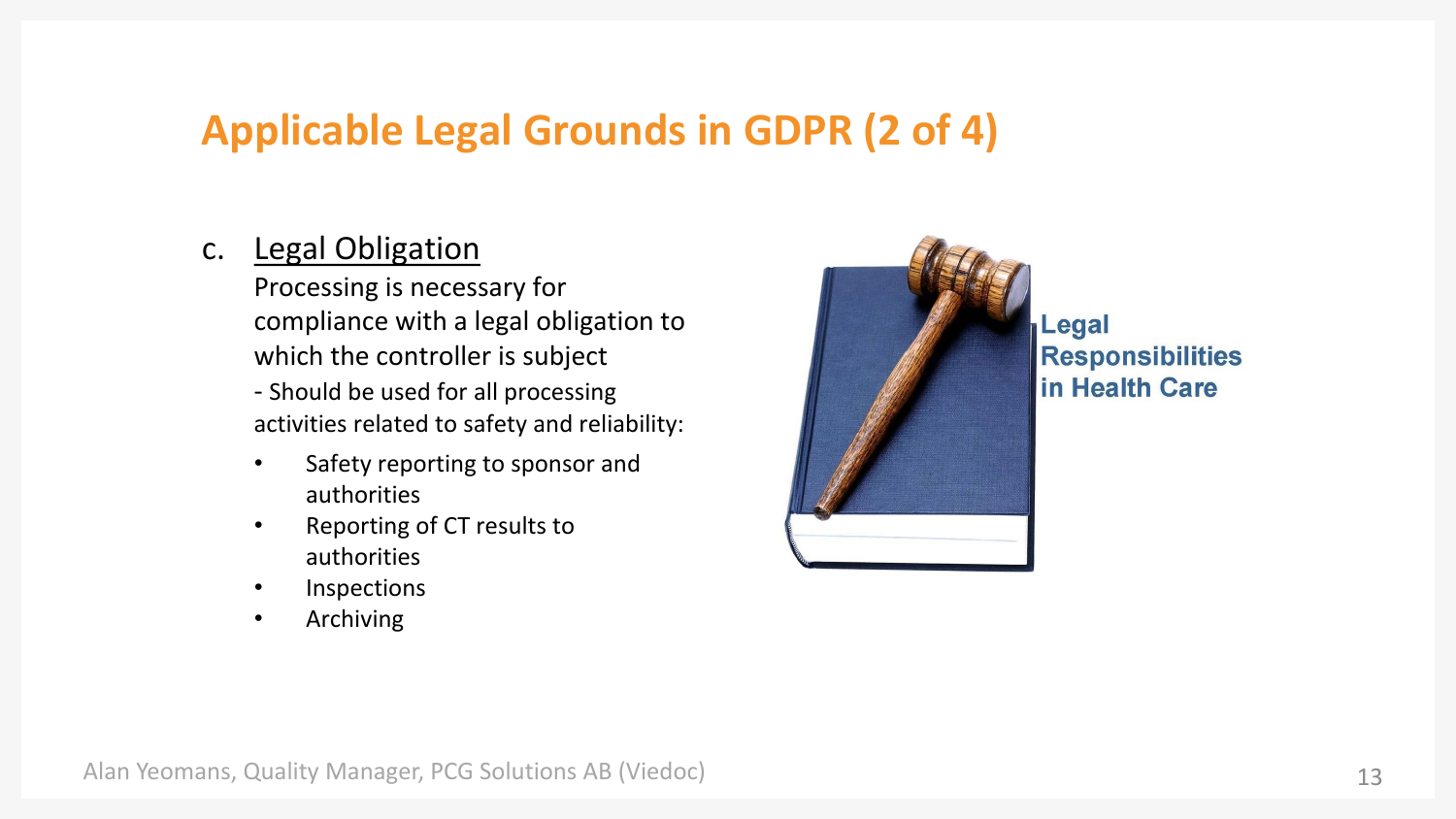# **Applicable Legal Grounds in GDPR (3 of 4)**

#### e. Public Interest

Processing is necessary for the performance of a task carried out in the public interest or in the exercise of official authority vested in the controller

- Should be used for the processing of data related to research

- To be used when conduct of CT directly falls within tasks and missions vested in a public or private body by EU or national law

Enter Public<br>Public<br>Interest Ctrl

=> Public institutions / universities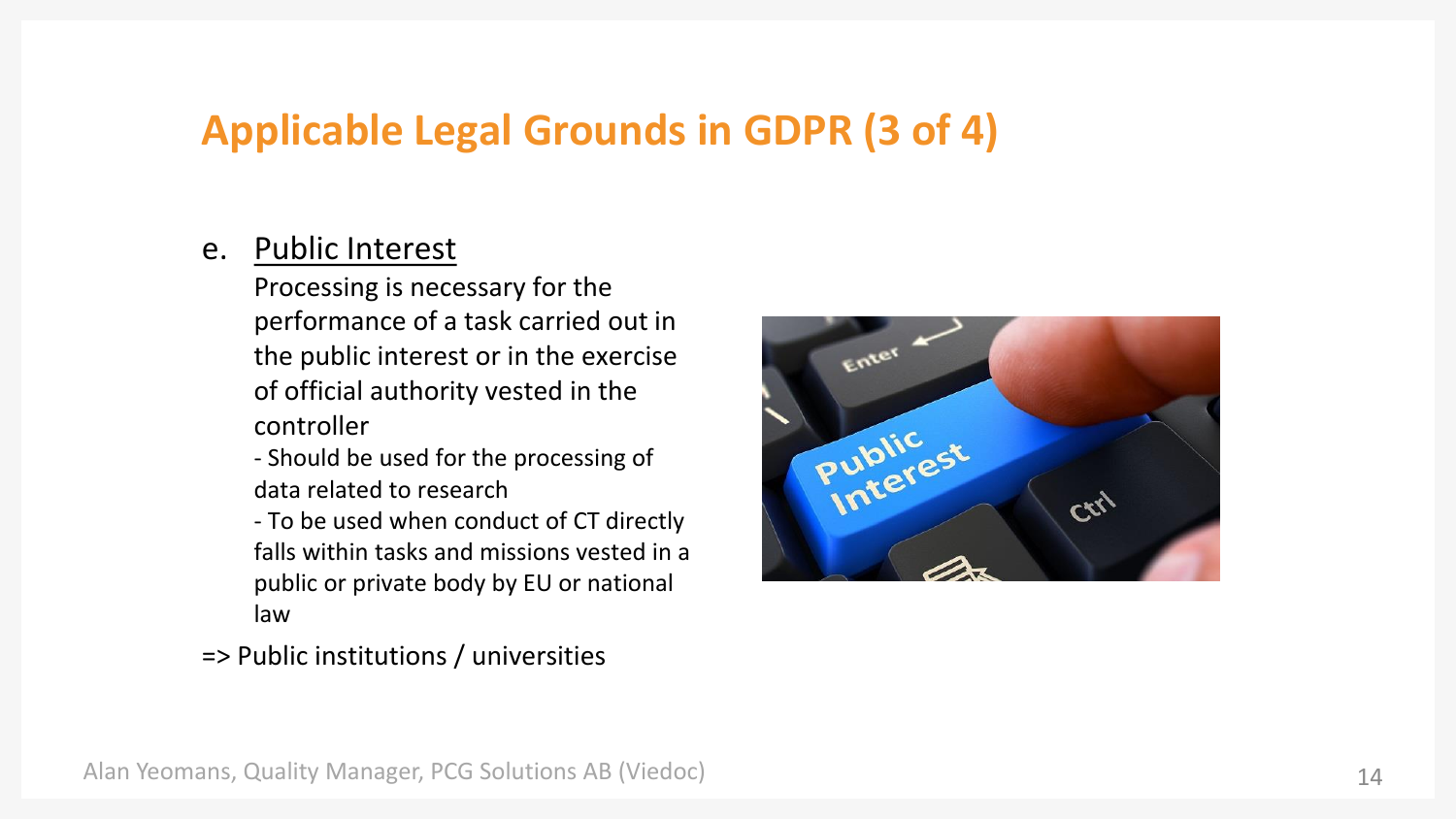# **Applicable Legal Grounds in GDPR (4 of 4)**

### f. Legitimate Interest

Processing is necessary for the purposes of the legitimate interests pursued by the controller …

- Should be used for the processing of data related to research
- When the public interest cannot be met and when consent if not the appropriate legal basis
- => Private companies

Legitimate Interes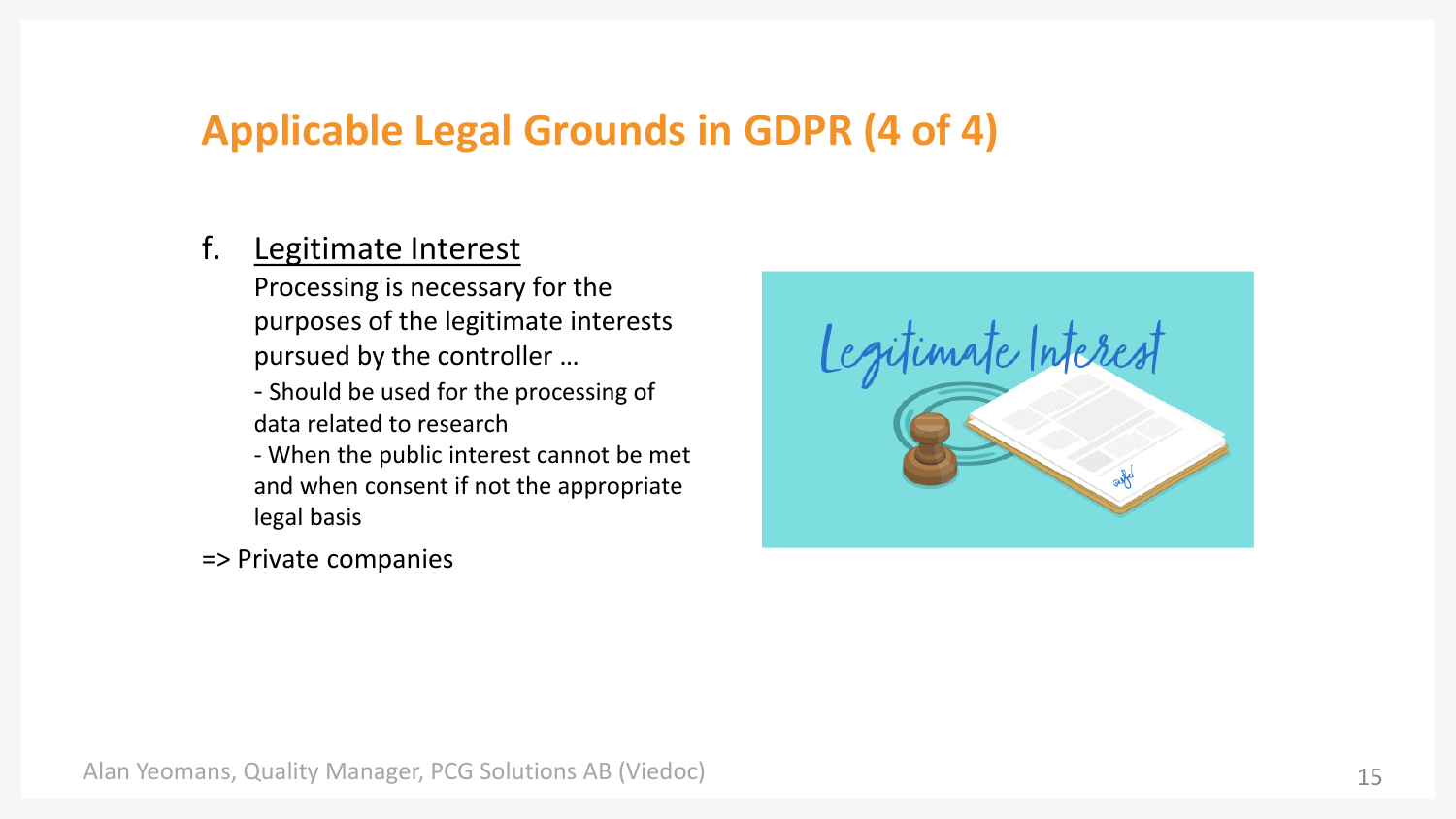# **Appropriate exceptions for processing sensitive data**

| <b>Legal ground</b>                      | <b>Exception for sensitive data</b>                                                                                                                                                                              |
|------------------------------------------|------------------------------------------------------------------------------------------------------------------------------------------------------------------------------------------------------------------|
| §6(a): Consent                           | §9(a): Consent                                                                                                                                                                                                   |
| §6(c): Comply with a<br>legal obligation | §9(i): processing is necessary for reasons of public interest<br>in the area of public health,  ensuring high standards of<br>quality and safety of health care and of medicinal products<br>or medical devices, |
| §6(e): Public interest                   | §9(i): processing is necessary for reasons of public interest<br>in the area of public health,  ensuring high standards of<br>quality and safety of health care and of medicinal products                        |
| §6(f): Legitimate<br>interest            | or medical devices,<br>Or<br>§9(j): processing is necessary for , scientific  research<br>purposes  in accordance with Article 89(1)                                                                             |

Alan Yeomans, Quality Manager, PCG Solutions AB (Viedoc)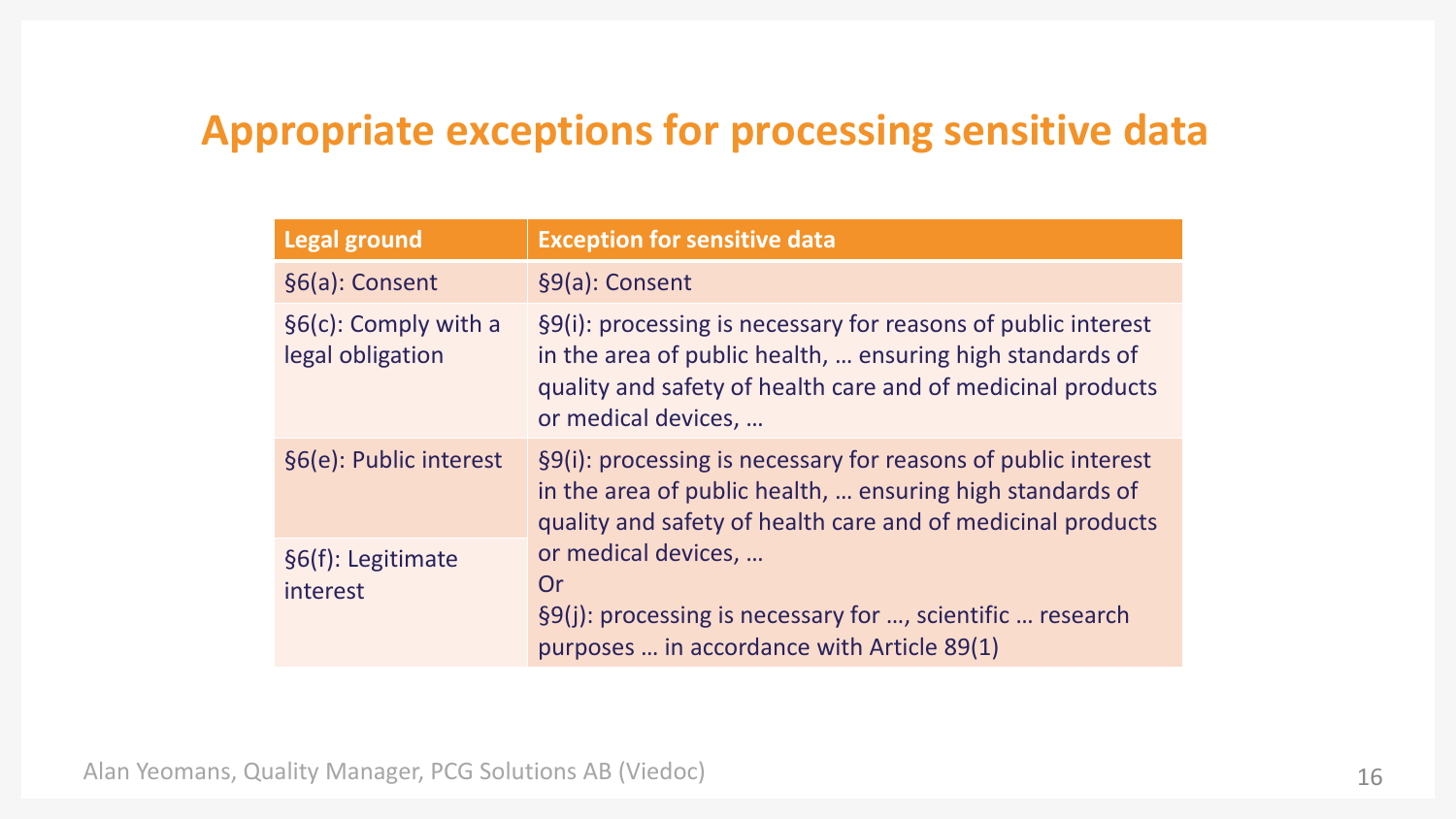### **Considerations about Legal Basis for Data Processing**

- Imbalance of power under GDPR?
	- Consent could not be freely given for data processing => how can it be given for experimental treatment, which involves potential higher risks for patients?
- CTR in member states / Ethics **Committees** 
	- Many Ethics Committees still consider CTR informed consent as a legal basis for data processing in clinical trials. We need to help improve their understanding of GDPR.

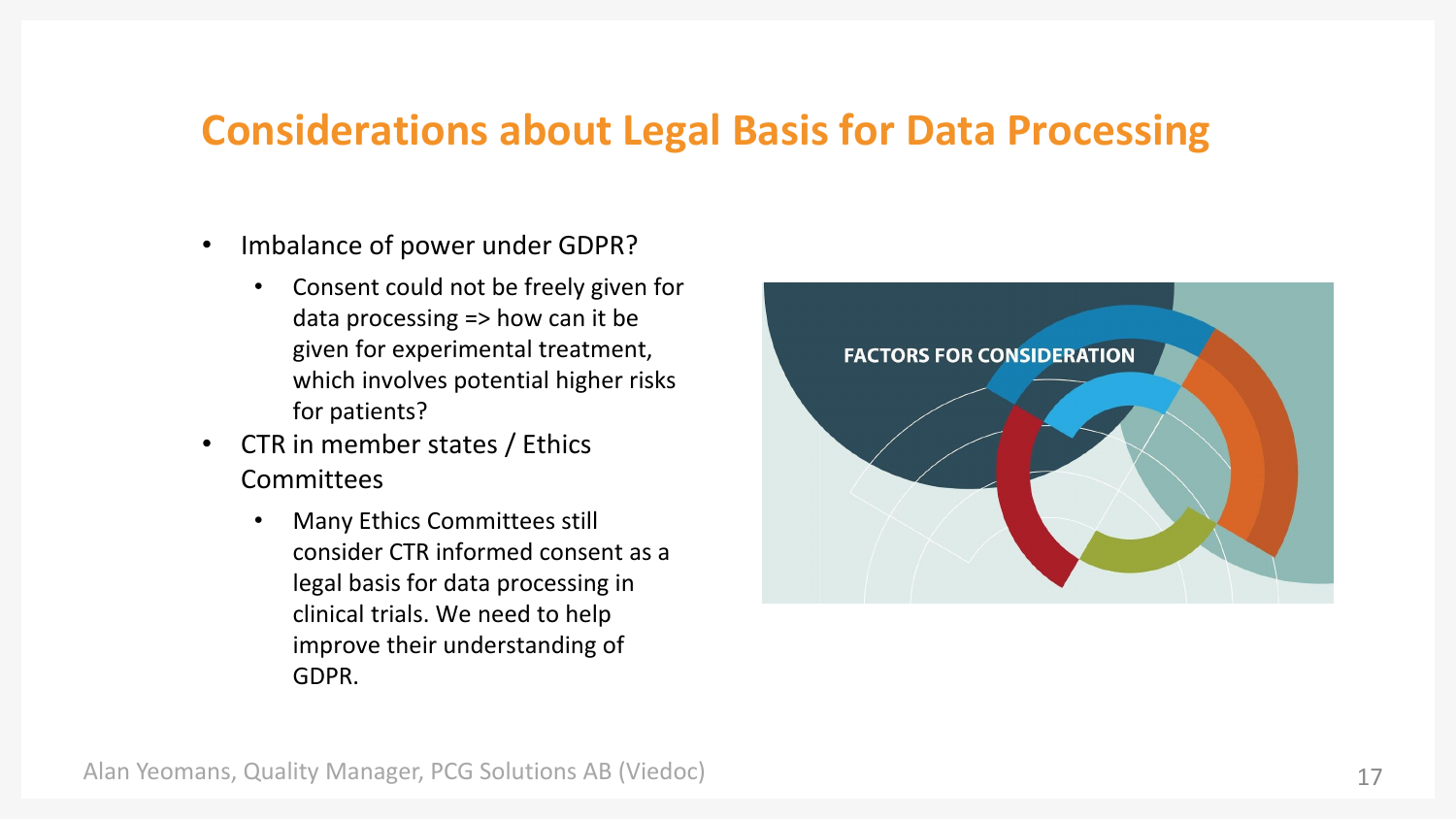### **More considerations…**

- (CTR) Consent withdrawal
	- CTR art 28 §3: ICF withdrawal does not affect data processing on data collected before its withdrawal
	- GDPR art 17 §1 (b): … when there is no other legal ground…
	- GDPR art 17 §1(c): … there are no overriding legitimate grounds for the processing…
- and the Council of Europe says (section 15.10.):
	- Where a data subject withdraws from a scientific research project, his / her health-related data processed in the context of that research should be destroyed or anonymised in a manner which does not compromise the scientific validity of the research and the data subject should be informed accordingly.
	- Is this a contradiction of both CTR and GDPR? Agree for secondary use, not for primary use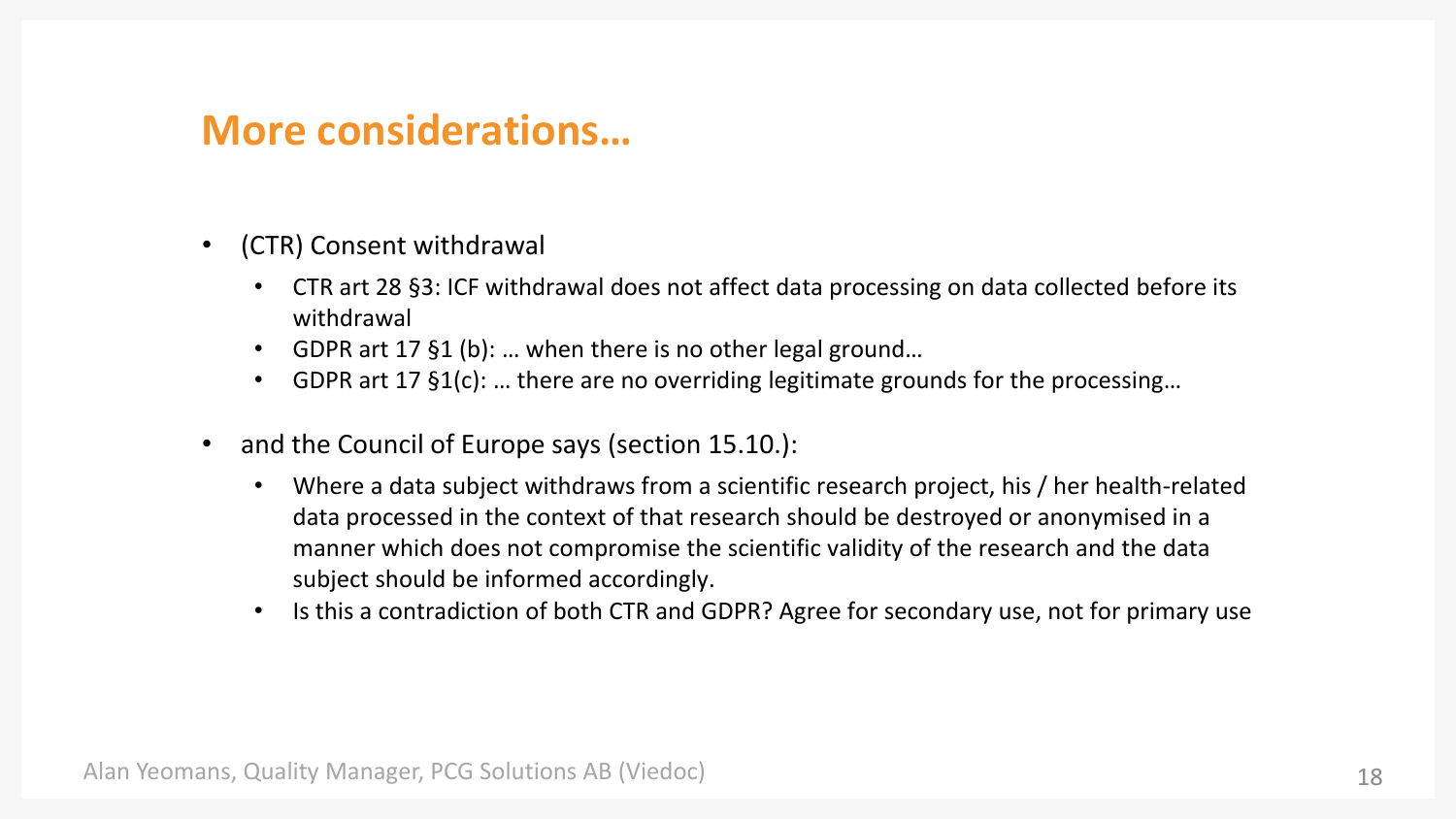### **Who is a data subject?**

### **CTR**

- Subjects == Patients
- Subjects are recruited to participate in a clinical trial
- Subjects participating in a clinical trial should be representative of the population addressed by the trial
- Extensive set of rules for the protection of subjects

### **GDPR**

- Applies to the processing of personal data of data subjects who are in the EU
- Applies to all trial participants, i.e. patients, investigators, site staff, monitors, data managers, etc.
- Applies to any participant in the trial whose personal data (name, site affiliation, email, etc.) is processed during the trial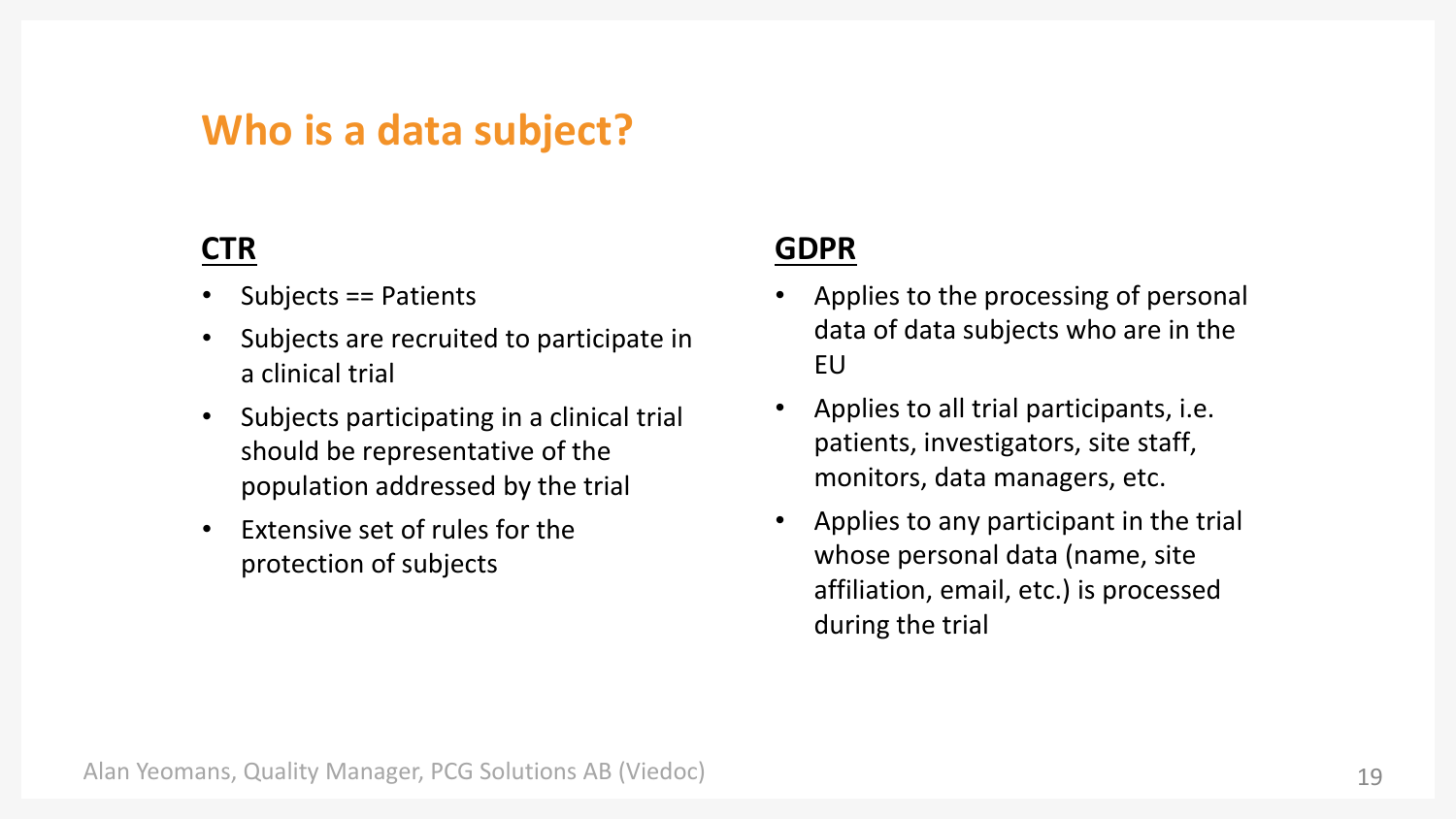### **Pseudonymisation**

- Consists of replacing one attribute (typically a unique attribute) in a record by another. The natural person is still likely to be identified indirectly
- Pseudonymisation reduces the linkability of a dataset with the original identity of a data subject
- Re-identification the process of analysing data or combining it with other data with the result that individuals become identifiable

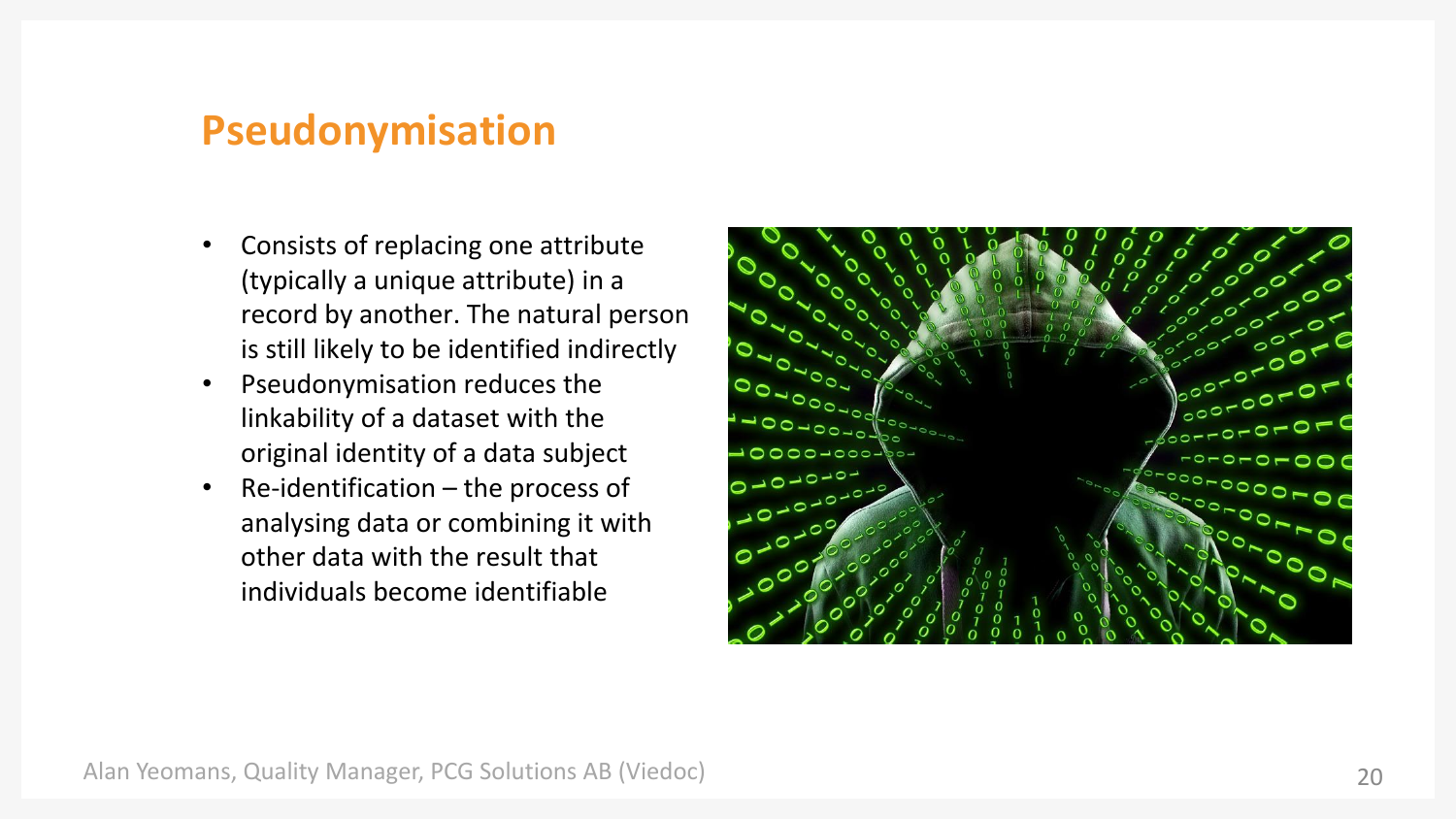### **Clinical Research and Pseudonymisation**

- We collect pseudonymised sensitive data (reversible pseudonymisation)
	- Sometimes with potentially high re-identification risks (prevalence of disease in standard population, extent of collected variables, …)
- We should employ a number of mitigation methods:
	- Always check compliance between protocol objectives and collected CRF variables.
		- Objective: limit the collected variable to strictly answer protocol (GCP and GDPR)
	- Always check the extent of collected variables
		- Example: Date of birth, medical history (dates, ...)
		- Objective: minimize the re-identification risks
	- Minimise as much as possible free text comments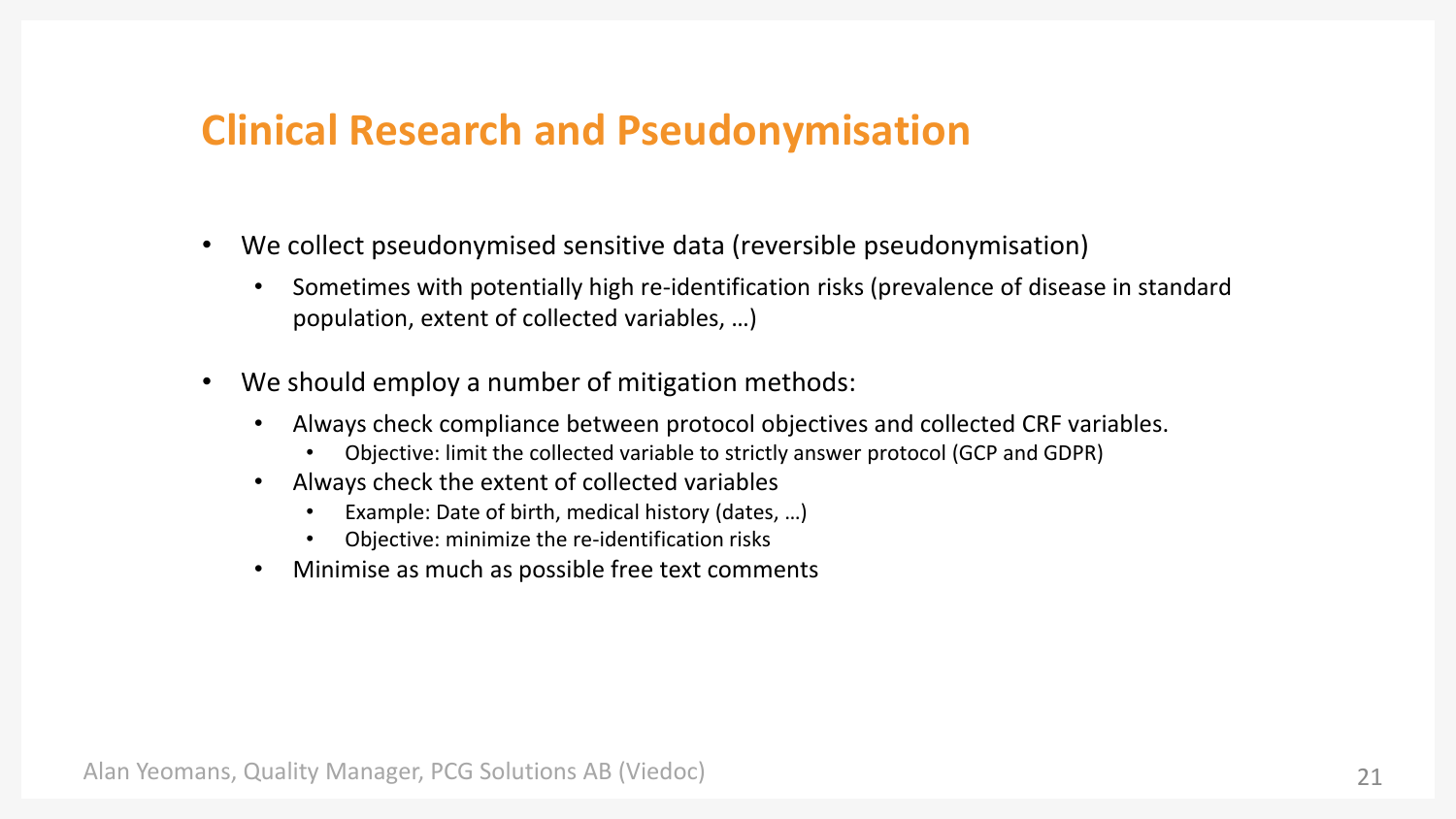# **Accountability**

GDPR refers to a "Plan – Do – Check – Act" model



Alan Yeomans, Quality Manager, PCG Solutions AB (Viedoc)

ISO27001 is the best model integrating all GDPR accountability requirements ISMS is very similar to QMS: management review and audits

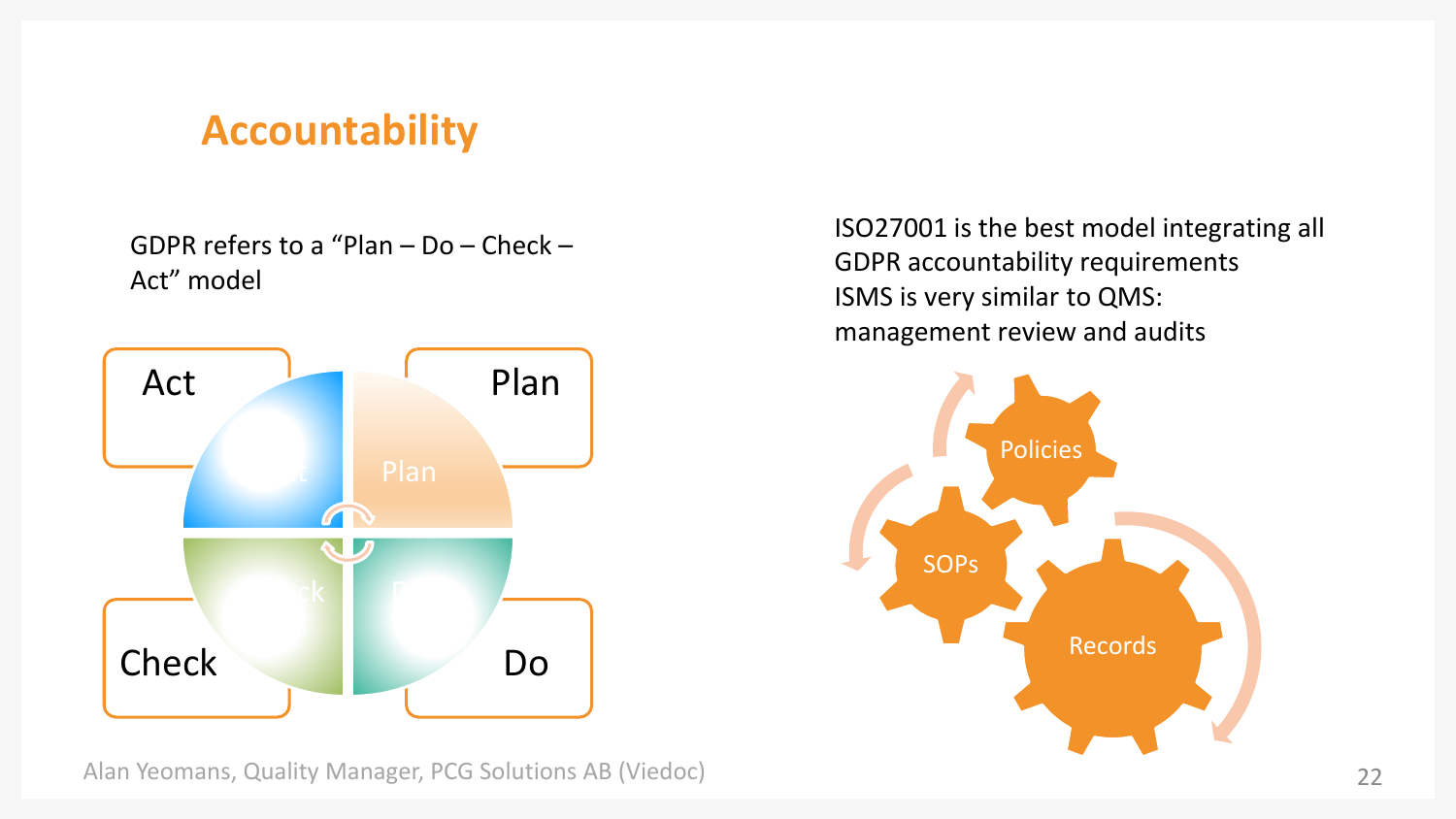### **Data Transfers**



Alan Yeomans, Quality Manager, PCG Solutions AB (Viedoc)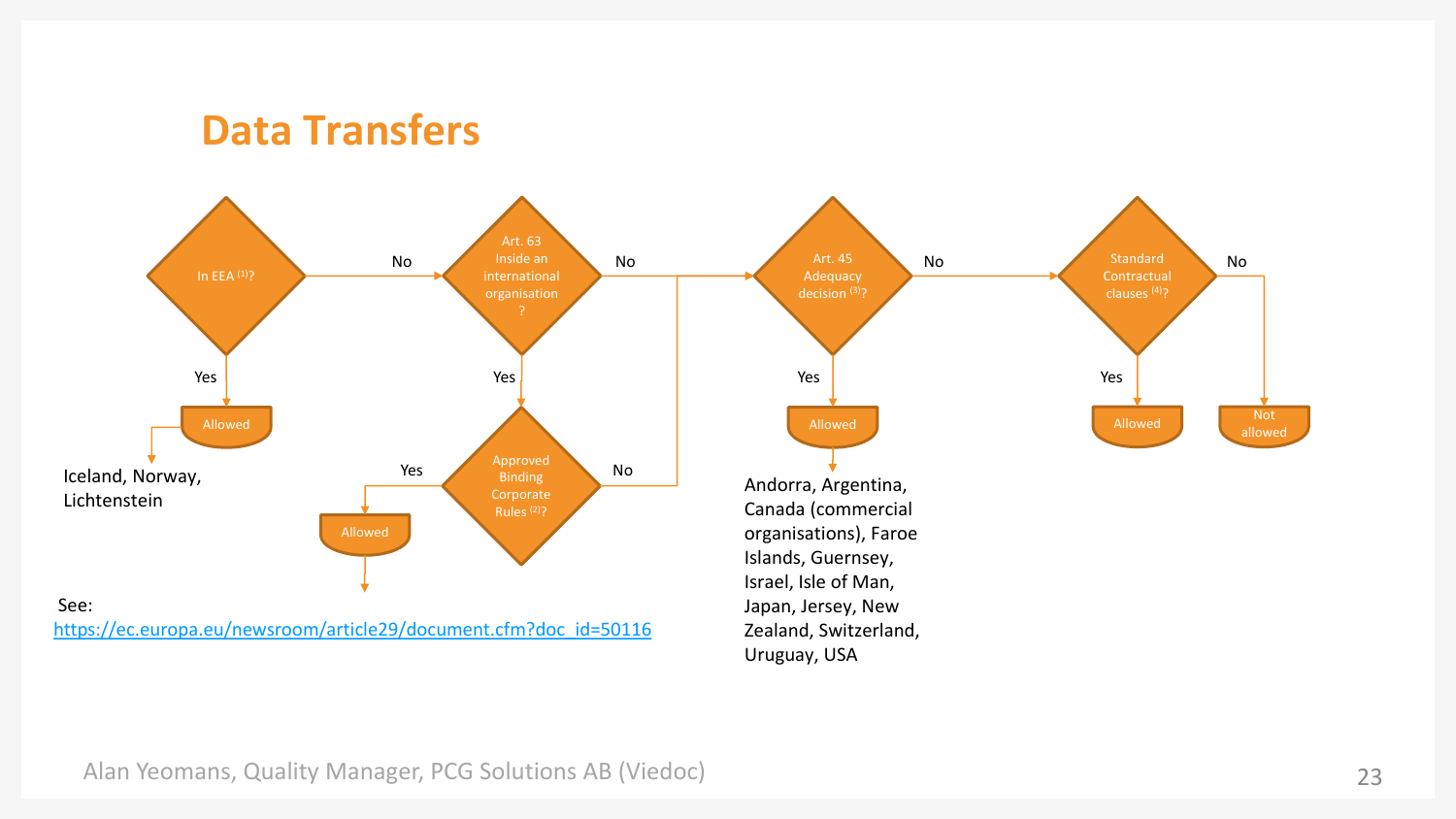# **Code of Conduct**

- Adherence to a code of conduct is an explicit way to demonstrate GDPR compliance – promoted by GDPR
- Helps you understand what needs to be done to conduct GDPR compliant processing
- EUCROF initiative on CoC
	- EUCROF is working on a Code of Conduct for Clinical Research
	- The CoC must answer practical questions in the field of Clinical Research

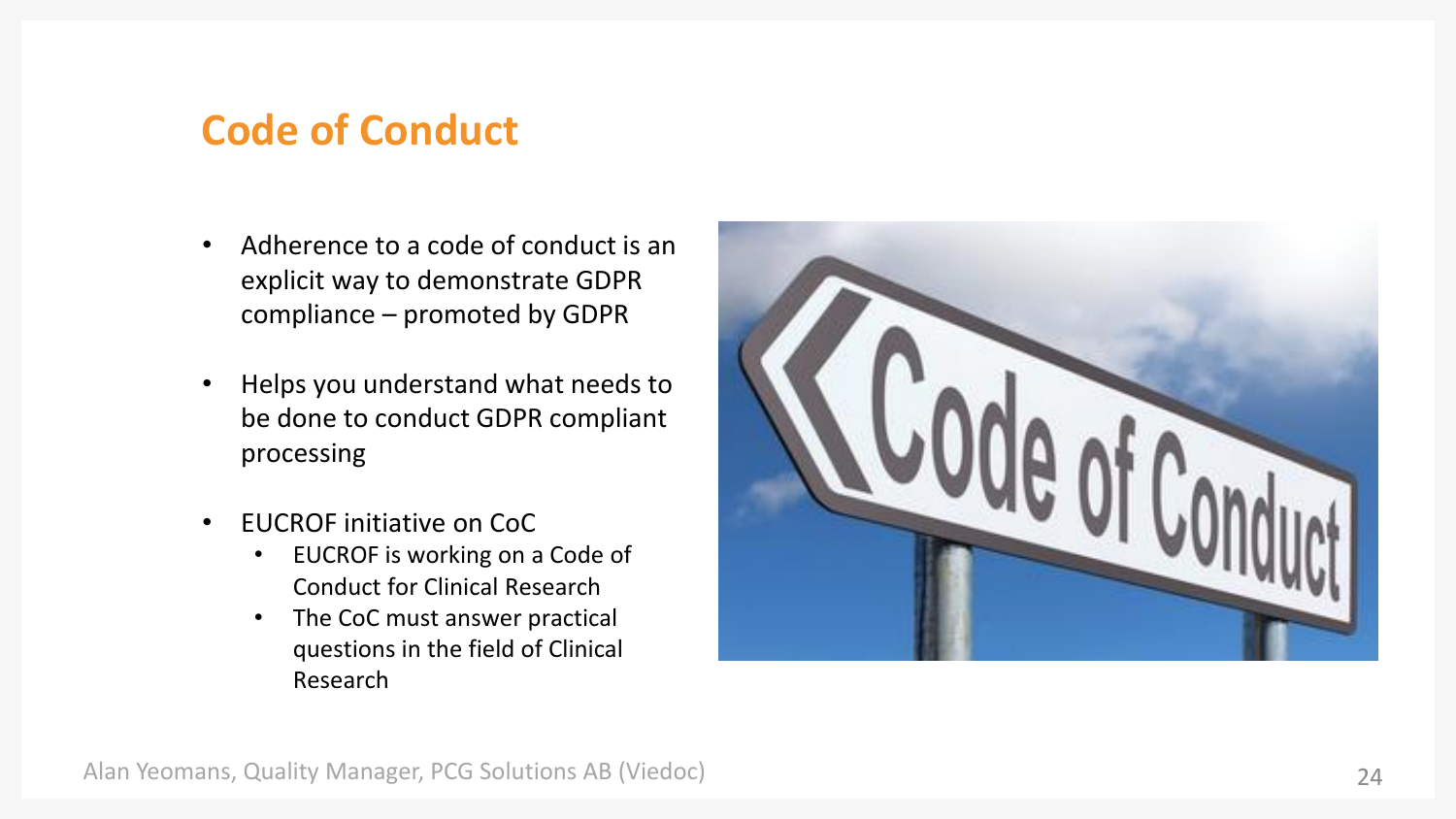### **EUCROF Code of Conduct**

#### • Scope

• Setup and conduct of clinical research studies from phase I to IV. It will also cover non regulated research and secondary use of data

#### • Stakeholders

- CNIL acts as Lead DPA for all of EDPB
- EFPIA will act as CoC reviewer of the draft version
- Patients Association (LEEM) will review the draft version
- Looking for MedTech Europe contact for further discussions
- Adherence
	- Adherence to the code of conduct will need to be certified by accredited independent body
- EUCROF is setting up a governance model for certification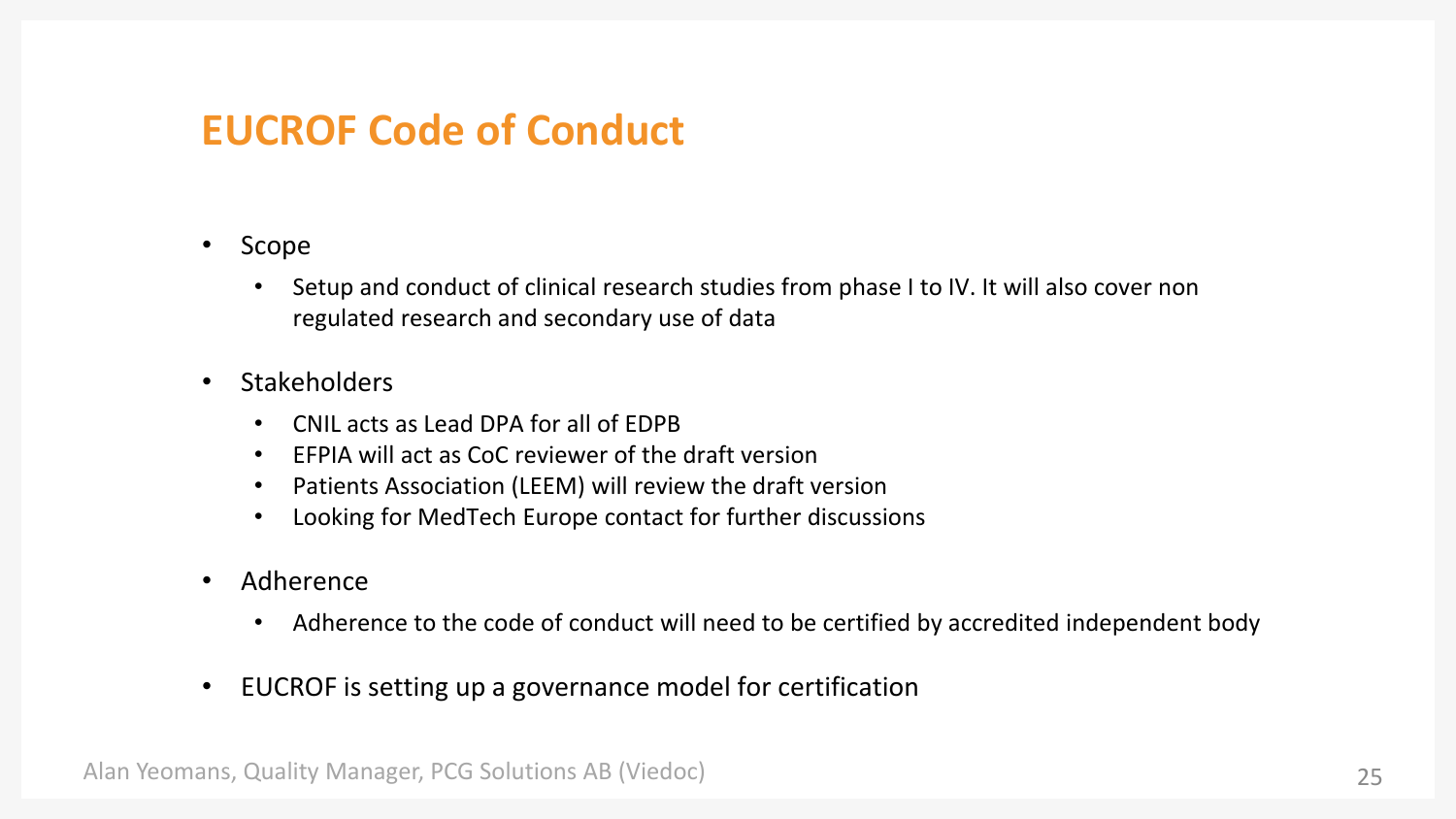# **More information about the EUCROF CoC**

### 5th European Conference on Clinical Research

- 10-11 February 2020, Amsterdam, The Netherlands
- Session on 10-FEB-2020:
	- "GDPR in Clinical Trials, challenges in implementation" by a CNIL representative
- Session on 11-FEB-2020:
	- Stakeholder interactive (in-depth) discussions on a pragmatic implementation of the Regulation